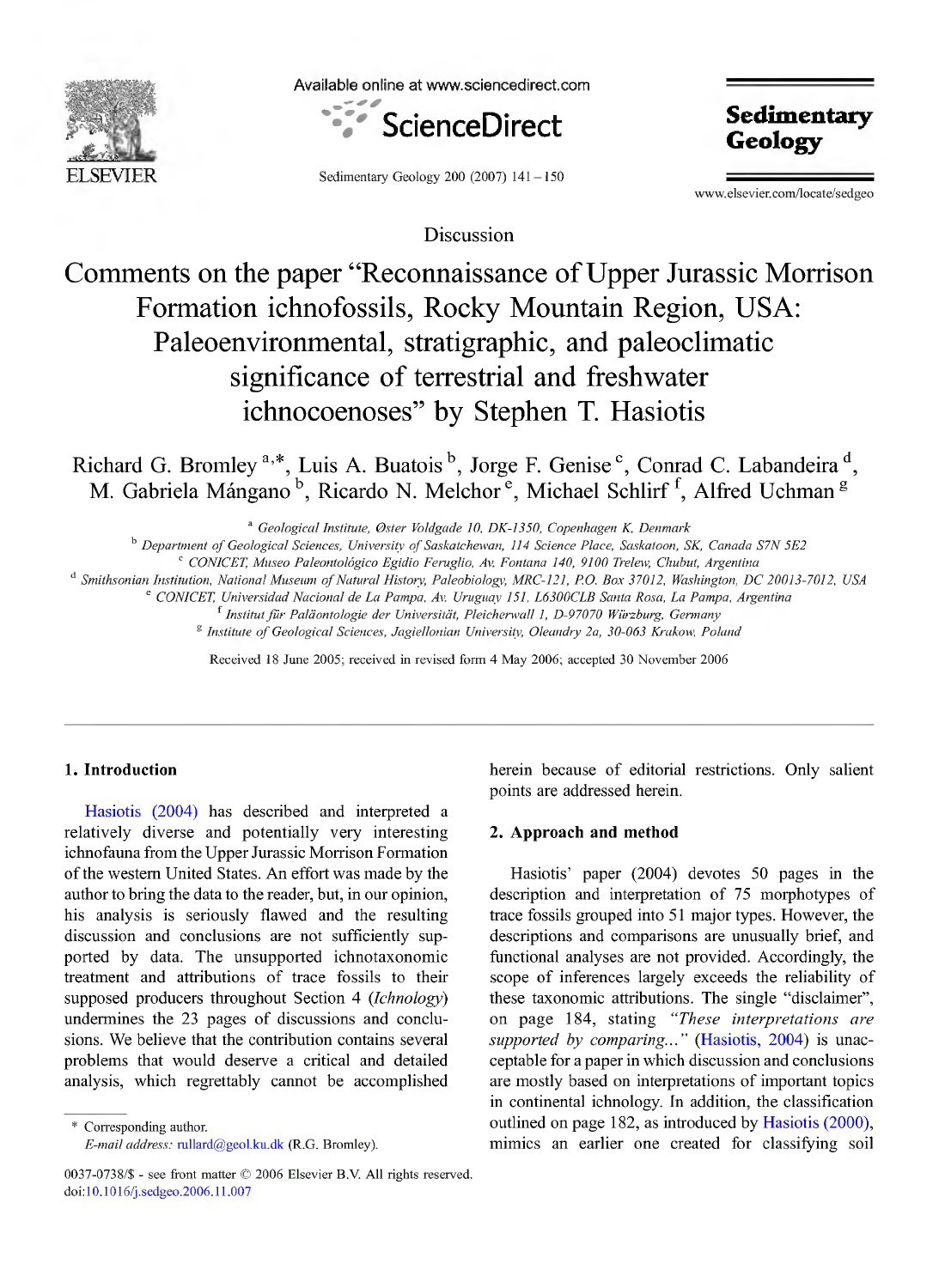organisms based on their water requirements (Varga, 1956; McKevan, 1962, p. 12), which currently is considered of limited usefulness.

### **3. Ichnotaxonomy and trace makers**

The attribution of trace fossils to ichnotaxa and tracemakers as presented by Hasiotis (2004) is one of the weakest points of the paper. The problems occurring in this section comprise: (1) incomplete descriptions, (2) figures that do not support key features mentioned in the descriptions, (3) lack of formalized ichnotaxonomic treatment, and (4) unsupported inferences about tracemakers. Hasiotis failed to follow the established procedure of binomial nomenclature that is accepted by almost all practicing ichnologists. The resulting problems of this approach largely have been analyzed in basic ichnology textbooks (e.g. Bromley, 1996, pp. 164-165), and consequently such analyses will not be repeated here. In addition to these recurring problems found in all of the described types of trace fossils, there are other concerns for particular groups. Given their relevance, those concerning Types 3, 5, 10, and 38 will be specifically discussed below. Types 1,2, 6, 8, 9, 11, 12, 50 and 51 (simple traces from terrestrial invertebrates) display very simple morphologies and can be attributed indistinctly to various groups of organisms. Indeed, these very simple traces can be indistinctly attributed to various terrestrial, freshwater and marine invertebrates (e.g. Alpert, 1974; Häntzschel, 1975; Frey et al., 1984; Keighley and Pickerill, 1994; Buatois and Mángano, 1995; Ratcliffe and Fagerstrom, 1980; Retallack, 1990; and see Genise et al., 2004 for a more detailed discussion). However, Hasiotis  $(2004)$  attributes many of these trace fossils to particular groups of insects without corresponding detailed analyses of their affinities. Types 23, 24, 25, 26, 28, 29, 30, 32 and 33 correspond to traces of freshwater or marine invertebrates. Most of the identifications are dubious at best, providing a cautionary note on speculations about the existence of tidal deposits. The problems found in the description and interpretation of footprints, trackways and vertebrate burrows (types 44, 45, 46, 47, 48, 49) are similar to those encountered in previous trace-fossil categories. Table <sup>1</sup> summarizes our specific concerns with Hasiotis' approach and identifications.

## **4. Fossil record of ecological keystone insects**

Types 3, 5, 10, and 38 are particularly relevant because ecologically keystone insect taxa are suppos-

edly identified, namely termites, bees, ants, and dungbeetles. The fossil record of these taxa extends to the Cretaceous and Hasiotis' similar previous interpretations of Triassic and Jurassic trace fossils have been systematically rejected (Labandeira, 1998; Grimaldi, 1999; Thome et al, 2000; Engel, 2001; Jarzembowski, 2003; Genise, 2004; Grimaldi and Engel, 2005). Unfortunately, Hasiotis makes no attempt to answer previous critics in this paper.

Our principal criticism with these attributions is twofold. First, and most important, is the lack of detailed descriptions, comparisons and functional analyses that would provide a basis minimally for further discussion and the acceptance or rejection of the interpretations and inferences that have been proposed. Specifically, no ant, termite, bee, or dung-beetle nest can be identified in the documentation presented by Hasiotis (2004) that would provide a basis for discussion. A second, more theoretical point is that these ecologically keystone insects, having well-known evolutionary histories (Grimaldi and Engel, 2005) have not been found in pre-existing nonangiosperm-dominated environments, although in principle earlier Mesozoic occurrences of some of these taxa seems plausible. Nevertheless, the earliest fossil occurrences of vespoid wasps, bees, ants, higher (apoditrysian) lepidopterans, and higher (cyclorrhaphan) dipterans parallel that of flowering plants, not before the mid Early Cretaceous (Thome et al., 2000; Grimaldi and Engel, 2005). These taxa, with the exception of lepidopterans, have fair to good body-fossil records and lack taphonomic constraints on preservational quality. Much data currently support this scenario, including the body-fossil record of the relevant insect clades (Krell, 2000; Thome et al, 2000; Engel, 2000; Nel et al., 2004; Grimaldi and Engel, 2005), presence of associated groups of organisms such as flowering plants, grasses, and fungi (Taylor and Taylor, 1993; Grimaldi, 1999; Retallack, 2004), and phylogenetic inferences based on molecular analysis (Nalepa and Bandi, 2000). A comparatively reliable trace fossil record (Genise, 2004, and references therein) also supports this scenario, as the oldest well-documented insect nests and pupation chambers in palaeosols are recorded from the Upper Cretaceous, and their record is sparse in comparison with that of the Cenozoic (Genise, 2004). Genise and Bown (1994, p. 114) were the first to discern why the nests of diverse insect taxa, such as bees, termites and dung-beetles, were the most common in palaeosols, attributing such abundance to the high potential for preservation of the constmcted traces, in contrast with the merely excavated ones.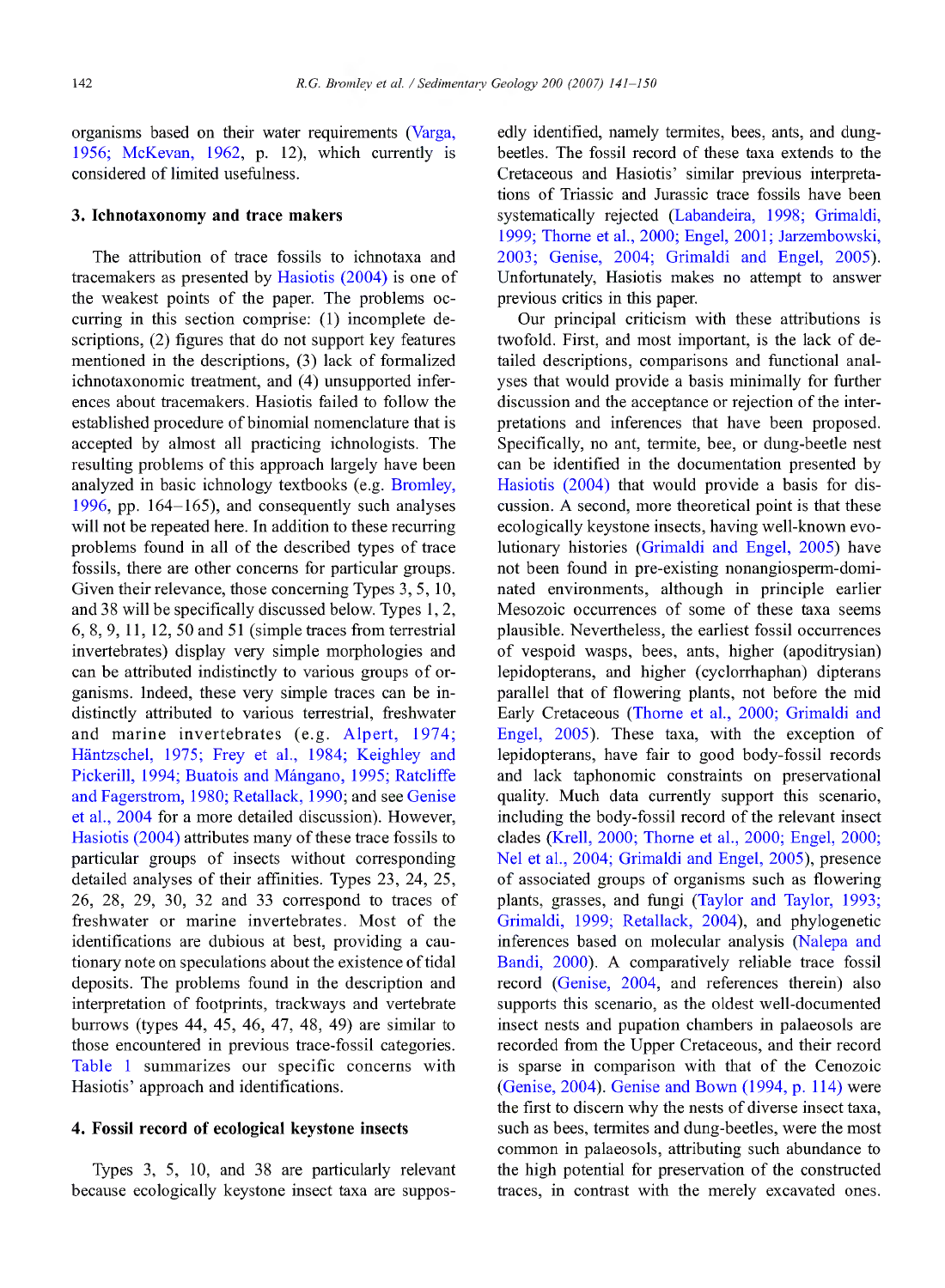Table <sup>1</sup>

| Trace fossil type<br>(Hasiotis, 2004)                                  | Interpretation<br>(Hasiotis, 2004)                                                  | Comments (this paper)                                                                                                                                                                                                                                                                                                                                                                                                                                                                                                                                                                                                                                                                                                                                                                                                                                                                                                                                                                                                                                                                                                  |
|------------------------------------------------------------------------|-------------------------------------------------------------------------------------|------------------------------------------------------------------------------------------------------------------------------------------------------------------------------------------------------------------------------------------------------------------------------------------------------------------------------------------------------------------------------------------------------------------------------------------------------------------------------------------------------------------------------------------------------------------------------------------------------------------------------------------------------------------------------------------------------------------------------------------------------------------------------------------------------------------------------------------------------------------------------------------------------------------------------------------------------------------------------------------------------------------------------------------------------------------------------------------------------------------------|
| Type 1<br>(adhesive meniscate burrows)                                 | Soil bug traces<br>(Insecta: Heteroptera)                                           | Two important points mitigate against this assignment. (1) In one contribution<br>on soil bugs, which depicts chambers (Willis and Roth, 1962), quoted by<br>Hasiotis (2004), it is stated that burrows are absent. (2) In addition, alternating<br>zones of oxidized and unoxidized iron compounds are a pattern usually<br>resulting of the original alternation of faecal material within sediment (e.g.<br>Keighley and Pickerill, 1994). The presence of such alternating menisci in<br>burrows produced by insects that do not ingest sediment, is unlikely (Frey et al.,<br>1984).                                                                                                                                                                                                                                                                                                                                                                                                                                                                                                                              |
| Type 2<br>(cf. Ancorichnus isp.)                                       | Beetle traces                                                                       | Insects do not ingest sediment and do not use appendages to size-sort sediment<br>backfills. Ancorichnus has been restricted by Keighley and Pickerill (1994) to<br>meniscate trace fossils having a structured peripheral mantle (Bromley, 1996,<br>Fig. 8.3). These authors considered that a hydrostatic anchor produces the mantle<br>of <i>Ancorichnus</i> , which is unknown for insects and is the converse of Hasiotis'<br>(2004, p. 187) statement "Because of the distinct burrow walls and menisci, the<br>burrower must have had fairly well scleratized (sic) exoskeleton and<br>appendages."                                                                                                                                                                                                                                                                                                                                                                                                                                                                                                             |
| Type 3<br>(interconnected<br>polydomal chambers<br>and galleries)      | Ant nests                                                                           | This assignment is supported by a single descriptive paragraph and six figures,<br>in which the characters of the description cannot be seen clearly. The quotes of<br>classical ant papers in the tracemaker section are misleading, since the previous<br>authors quoted are not involved in such attribution. The unique statement in<br>support of this attribution (p. 189) is: "The composite nature of these terraphilic<br>ichnofossils indicates social behavior" A composite trace fossil results from<br>the interpenetration of the same or different ichnotaxa (Pickerill, 1994). As<br>such, a network of burrows is not the result of possible cooperative behaviour,<br>but of superposition of individual burrows. Networks do not necessarily<br>indicate social behaviour; similarly, single burrows do not rule out such a<br>possibility (e.g. Michener, 1974; Bromley, 1990). Moreover, every network<br>found in subaerial facies should not be attributed to social insects when a better<br>explanation can be found. Instead, positive termite or ant diagnostic characters<br>are required. |
| Type 5<br>$(a-c: cf. Celliforma is p.$<br>d: <i>Rosellichnus</i> isp.) | Bee nests                                                                           | The only set of traits to identify a bee cell unequivocally is the spiral closure cap<br>in combination with a smooth lining (Genise, 2000). These essential characters,<br>although mentioned in the description, are not documented in the figures<br>(which display features unusual in bee nests). Hasiotis' description also<br>contains characteristics, such as U-shaped tunnels and multiple-branched<br>networks that would be unusual for bee nests.                                                                                                                                                                                                                                                                                                                                                                                                                                                                                                                                                                                                                                                         |
| Type 6<br>(spindle-to)<br>tablet-shaped cocoons)                       | Wasp cocoons                                                                        | Characters other than shape are needed for the positive identification of wasp<br>cocoons (e.g. Genise, 2004; Genise and Cladera, 2004), particularly when the<br>body fossil record of aculeate wasps commences during the Lower Cretaceous<br>(Rasnitsyn, 1975). The surficial thread-like pattern mentioned by Hasiotis<br>(2004), which would suggest an insect cocoon, is not illustrated. The<br>accompanying Fig. 8 is so poor that it is impossible to see the mentioned<br>structures, which are indicated only by inscribed dashed lines.                                                                                                                                                                                                                                                                                                                                                                                                                                                                                                                                                                    |
| Type 7<br>( <i>Steinichnus</i> isp.)                                   | Mole cricket burrows<br>(nonbranching) and mud-loving<br>beetle burrows (branching) | <i>Steinichnus</i> was defined to encompass only branched burrow systems (Bromley<br>and Asgaard, 1979). This ichnogenus was subsequently synonymized with<br><i>Spongeliomorpha</i> (e.g. Ekdale et al., 1984). Mole crickets typically construct<br>branched burrows as well.                                                                                                                                                                                                                                                                                                                                                                                                                                                                                                                                                                                                                                                                                                                                                                                                                                        |
| Type 8<br>(cf. Cylindrichum isp.)                                      | Tiger beetle burrows                                                                | According to the provided description, we assume that cf. Cylindrichum isp. is<br>most likely a <i>lapsus calami</i> for <i>Cylindricum</i> Linck rather than for<br>Cylindrichnus Toots. The form is attributed to tiger beetles without any<br>explanation. Other invertebrates, such as spiders, ground beetles, cicadas, and<br>hymenopterans, also construct simple vertical burrows (e.g. Ratcliffe and<br>Fagerstrom, 1980). The ichnotaxonomic status of <i>Cylindricum</i> is uncertain;<br>recently Schlirf et al. (2001) regarded <i>Cylindricum</i> as a potential junior<br>synonym of Skolithos.                                                                                                                                                                                                                                                                                                                                                                                                                                                                                                         |
| Type 9<br>(cf. Scoyenia isp.)                                          | Coleopteran or dipteran traces                                                      | lnsects are not considered as producers of this ichnotaxon (Frey et al., 1984).<br>See Type 2.                                                                                                                                                                                                                                                                                                                                                                                                                                                                                                                                                                                                                                                                                                                                                                                                                                                                                                                                                                                                                         |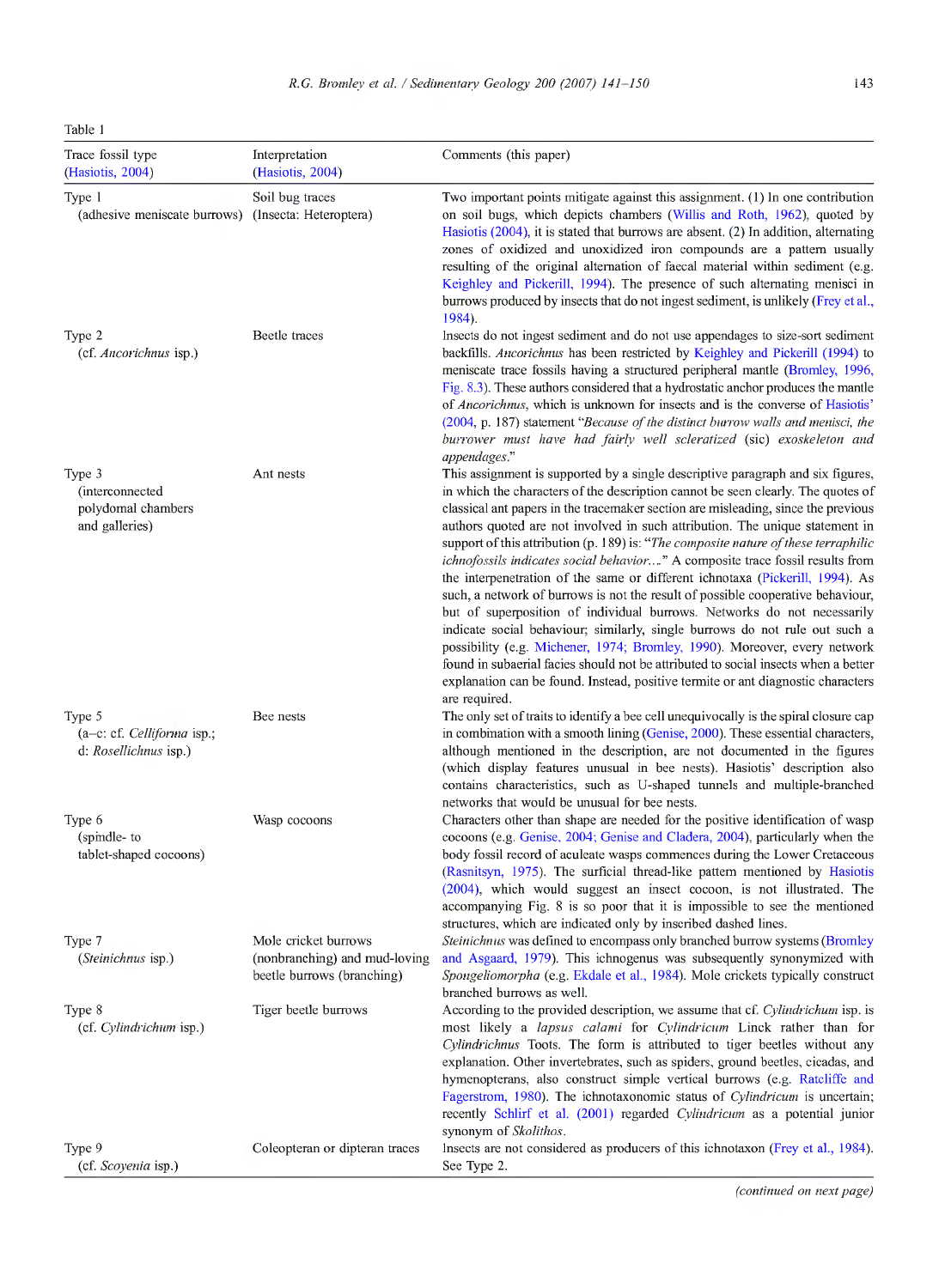|  | Table 1 (continued) |  |
|--|---------------------|--|
|--|---------------------|--|

| Trace fossil type<br>(Hasiotis, 2004)                             | Interpretation<br>(Hasiotis, 2004)                                                                | Comments (this paper)                                                                                                                                                                                                                                                                                                                                                                                                                                                                                                                                                                                                                                                                                                                                                                                                                                                                                                                                                                                                                                                                                                                                                                                                                                                                                                                                                                          |
|-------------------------------------------------------------------|---------------------------------------------------------------------------------------------------|------------------------------------------------------------------------------------------------------------------------------------------------------------------------------------------------------------------------------------------------------------------------------------------------------------------------------------------------------------------------------------------------------------------------------------------------------------------------------------------------------------------------------------------------------------------------------------------------------------------------------------------------------------------------------------------------------------------------------------------------------------------------------------------------------------------------------------------------------------------------------------------------------------------------------------------------------------------------------------------------------------------------------------------------------------------------------------------------------------------------------------------------------------------------------------------------------------------------------------------------------------------------------------------------------------------------------------------------------------------------------------------------|
| Type 10<br>(Coprinisphaera isp.)<br>Type 11<br>(J-shaped burrows) | Dung-beetle nests (balls)<br>Rove beetle burrows                                                  | The diagnostic characters of the ichnogenus are mentioned but not illustrated.<br>On the contrary, the structures are shown from some distance.<br>Hasiotis (2004, p. 202) stated that J-shaped burrow morphologies are similar to<br>modem burrows constructed by rove beetles and other insects such as dung<br>beetles and crickets. However, the author concluded that type 11 trace fossils                                                                                                                                                                                                                                                                                                                                                                                                                                                                                                                                                                                                                                                                                                                                                                                                                                                                                                                                                                                               |
| Type 12<br>(vertical tubes)                                       | Sphecid wasp burrows                                                                              | are rove beetle burrows based on the grain size, sedimentary structures, and<br>overall composition of the deposit. What are the background references, if any,<br>for such a statement?<br>This ichnofossil is scarcely distinguishable from Type 8, other than having a<br>larger diameter, and lacking scratches in the walls. However, Type 12 is<br>attributed to sphecid wasps, despite the fact that sphecid wasps always make at<br>least one cell at the end of the tunnel (e.g. Iwata, 1976), and that the oldest                                                                                                                                                                                                                                                                                                                                                                                                                                                                                                                                                                                                                                                                                                                                                                                                                                                                    |
| Type 25<br><i>(Arenicolites isp.)</i>                             | Polychaete worm burrows                                                                           | spheciform taxa date from the Early Cretaceous (Engel, 2001).<br>All illustrated specimens are preserved on the bedding plane, thus their full<br>morphology is not appreciated and the assignment is uncertain. These trace<br>fossils are regarded by Hasiotis as most likely constructed by polychaete worms<br>and are interpreted to have occurred in tidal environments. However,<br><i>Arenicolites</i> occurs in continental environments (e.g. Bromley and Asgaard,<br>1979; Schlirf et al., 2001; Buatois and Mángano, 2004).                                                                                                                                                                                                                                                                                                                                                                                                                                                                                                                                                                                                                                                                                                                                                                                                                                                        |
| Type 28<br>(Scolicia isp.)                                        | Invertebrate traces similar<br>to a gastropod, amphipod-like<br>crustacean, or irregular echinoid | The name Scolicia should be used for complex endichnial structures,<br>characterized by a meniscate backfill, and a double ventral cord or drain (e.g.<br>Bromley and Asgaard, 1975; Smith and Crimes, 1983; Uchman, 1995). In post-<br>Triassic marine deposits, where unquestionable <i>Scolicia</i> is found, these<br>backfilled structures are produced by spatangoid echinoids. These simple<br>epirelief furrows lack all the diagnostic elements of Scolicia and may occur in<br>both continental and marine environments, and are neither indicative of tidal<br>environments, nor of marine deposits.                                                                                                                                                                                                                                                                                                                                                                                                                                                                                                                                                                                                                                                                                                                                                                                |
| Type 30<br>(pattemed surface trails)                              | Gastropod or shoreline-dwelling<br>crab grazing traces                                            | The corrugated morphology of this ichnofossil is strongly suggestive of the<br>presence of a microbial mat, rather than an intrinsic trace-fossil feature. The<br>same corrugations can be locally observed outside the area delineated by<br>dashed lines in Fig. 15F.                                                                                                                                                                                                                                                                                                                                                                                                                                                                                                                                                                                                                                                                                                                                                                                                                                                                                                                                                                                                                                                                                                                        |
| Type 32<br>(Tektonargus kollaspilas)                              | Trichopteran traces                                                                               | Fossil caddisfly cases have an extensive and old ichnotaxonomy (e.g. Bosc,<br>1805; Sukacheva, 1982, and references therein). These trace fossils should be<br>included in the ichnogenus Terrindusia, created to include cases constructed<br>with sand grains. Hasiotis (2004, p. 215) states that "Caddisfly larval cases in<br>Jurassic deposits suggest that: (1) trichopterans were present in the Jurassic<br>although no body fossils have been found in the Morrison or elsewhere in time-<br>equivalent Jurassic rocks". This statement is incorrect because the oldest<br>trichopteran fossils originate from the Lower Permian (e.g. Novokshonov,<br>1992; van Dijk, 1997), several families are represented throughout the Triassic<br>(Gall, 1996; Martins-Neto et al., 2003; Fraser and Grimaldi, 2003), and both<br>body and trace fossils are abundant by the Jurassic (Sukacheva, 1999).                                                                                                                                                                                                                                                                                                                                                                                                                                                                                     |
| Type 33<br>(bivalve traces)                                       | Bivalve dwelling/resting<br>(a) locomotion<br>(b) and escape<br>(c) traces                        | Hasiotis claims that the Momson trace fossils likely require their own ichnogenera<br>because they do not fit the description of <i>Lockeia</i> . However, transitions among<br>these behaviours are very common with bivalve trace fossils and have been<br>extensively reported in the literature (Bandel, 1967; Seilacher and Seilacher, 1994;<br>Mángano et al., 1998; Ekdale and Bromley, 2001; Mángano et al., 2002). Most of<br>these structures can fit within previously erected ichnotaxa. Large elliptical to<br>almond-shape structures comprising behavioural pattern b (Fig. 18E and F)<br>resemble the ichnogenus <i>Locketa</i> . Behavioural type c (Fig. 18D), clearly records<br>transitions from locomotion to resting, and are well known compound ichnotaxa<br><i>(sensu Pickerill, 1994)</i> and do not require the erection of a new name. Typical<br>chevronate locomotion structures preserved as positive hyporelief are included in<br>the ichnogenus Protovirgularia (e.g. Seilacher and Seilacher, 1994; Mángano<br>et al., 1998; Ekdale and Bromley, 2001; Mángano et al., 2002). Exceptionally,<br><i>Protovirgularia</i> can be preserved as a negative epirelief ( <i>Chevronichnus</i><br>preservation) (Mángano et al., 2002, Fig. 51A). Hasiotis regards these trace<br>fossils as produced by unionid bivalves in the text and specifically by the taxon |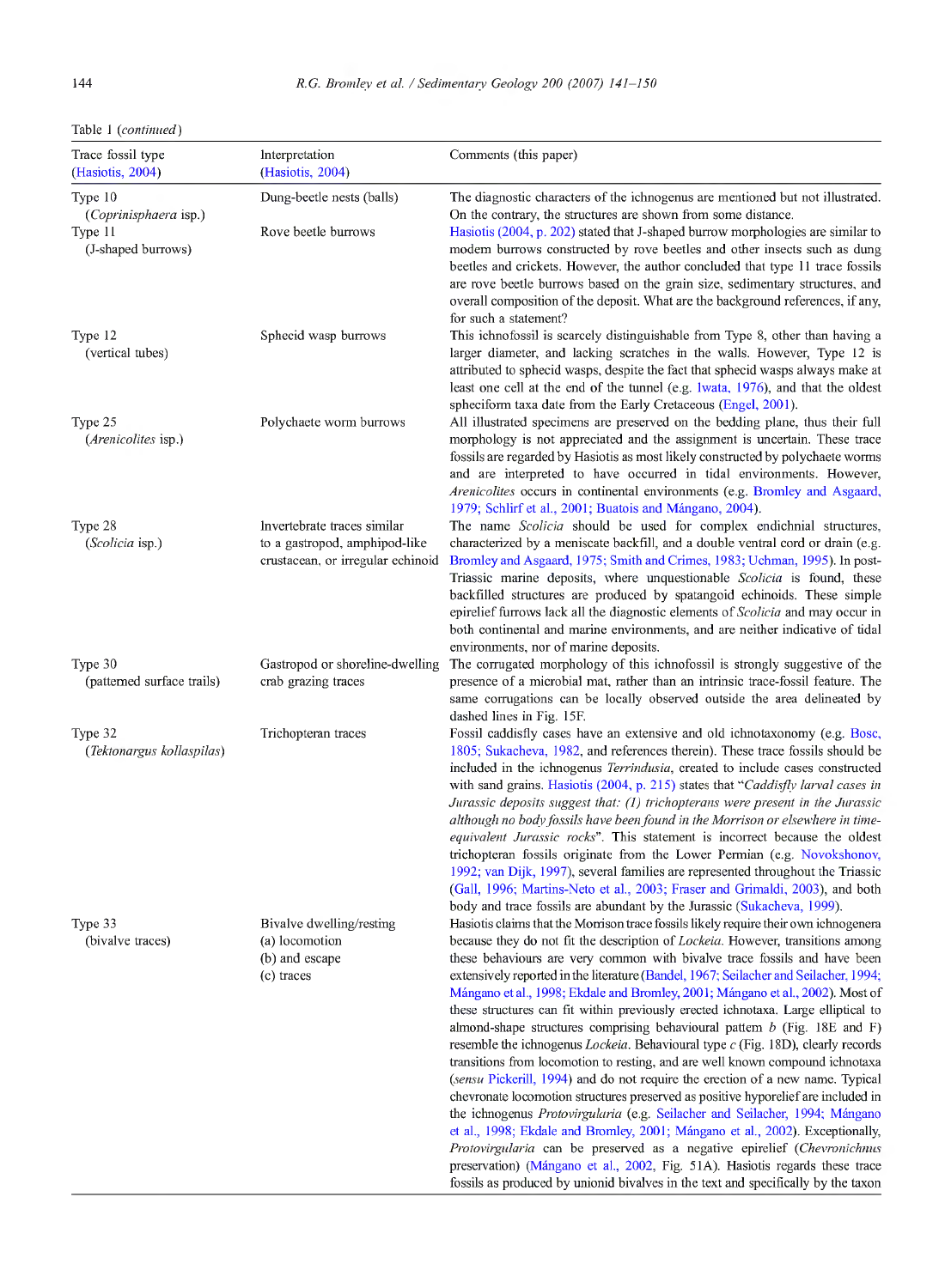Table <sup>1</sup> *{continued)*

| Trace fossil type<br>(Hasiotis, 2004)                                     | Interpretation<br>(Hasiotis, 2004)                                            | Comments (this paper)                                                                                                                                                                                                                                                                                                                                                                                                                                                                                                                                                                                                                              |
|---------------------------------------------------------------------------|-------------------------------------------------------------------------------|----------------------------------------------------------------------------------------------------------------------------------------------------------------------------------------------------------------------------------------------------------------------------------------------------------------------------------------------------------------------------------------------------------------------------------------------------------------------------------------------------------------------------------------------------------------------------------------------------------------------------------------------------|
| Type 33<br>(bivalve traces)                                               |                                                                               | Unio sp. in the figure caption. However, no morphological comparison between<br>the trace fossils and the supposed trace maker is provided to support this<br>interpretation.                                                                                                                                                                                                                                                                                                                                                                                                                                                                      |
| Type 36<br>(Kouphichnium isp.)                                            | Horseshoe crab resting<br>(a) and locomotion (b) traces                       | The ichnogenus <i>Kouphichnium</i> is only available for trackways. Resting traces<br>should be assigned either to Limulicubichnus or Selenichnites.                                                                                                                                                                                                                                                                                                                                                                                                                                                                                               |
| Type 38<br>(multiarchitectural,<br>coterminous chambers<br>and galleries) | Termite nests                                                                 | This attribution has the following (repetitive) problems: (1) brief, weakly<br>informative descriptions, (2) poor documentation in figures, (3) lack of<br>comparative work with modern nests and ichnotaxonomic treatment, (4) lack of<br>concern for the oldest body fossils of the supposed producers, which are from<br>the Early Cretaceous (Thorne et al., $2000$ ), and (5) support of a hypothesis<br>based on past speculative ideas that are no longer supported (Thome et al.,<br>2000) and self referencing of similarly interpreted traces from Triassic deposits,<br>subsequently rejected by other workers (e.g., Zherikhin, 2002). |
| Type 44<br>(Pteraichnus isp.)                                             | Pterosaur tracks (a)<br>and feeding traces (b)                                | The track shown in Fig. 25F matches the morphology of a <i>Pteraichnus manus</i> ,<br>not Pteraichnus pes as indicated in the figure caption (compare Lockley et al.,<br>1995). Type 44b ( <i>Pteraichnus</i> feeding traces) is not adequately documented in<br>Fig. 26C and no pes track can be seen in connection with the elongated furrows,<br>a feature that is essential to support the interpretation. In addition, the<br>morphology of type 44b traces does not fit under the diagnosis of <i>Pteraichnus</i><br>or the ichnofamily Pteraichnidae (Lockley et al., 1995) and should be<br>considered under a separate ichnotaxon.        |
| Type 45                                                                   | Small reptile<br>swimming tracks                                              | This poorly preserved material does not meet the essential criteria needed to<br>identify tetrapod swimming traces, namely incomplete and elongated digit<br>imprints or spurs, preferential impressions of distal digits, and the<br>palaeoenvironmental context interpreted from sedimentary structures (e.g.<br>McAllister, 1989).                                                                                                                                                                                                                                                                                                              |
| Type 46<br>(large circular depressions)                                   | Sauropod tracks                                                               | Under this type are included structures that are not reliable as footprints (Fig.<br>27A, D, E) and also fossil tracks that cannot be assigned with confidence to any<br>vertebrate group as they are seen in cross-section (Fig. 27C). The presence of<br>trampled intervals (like those in Fig. 27C of Hasiotis, 2004) is used to infer the<br>presence of "large herds of sauropods and other herbivores" (p. 229) without<br>presenting any evidence for the simultaneous formation of the tracks.                                                                                                                                             |
| Type 47                                                                   | Ornithopod<br>(a) and theropod (b) tracks                                     | Type 47a (purported ornithopod track) is very similar to supposed sauropod<br>tracks (type 46). Theropod tracks (type 47b traces) are not illustrated.                                                                                                                                                                                                                                                                                                                                                                                                                                                                                             |
| Type 48<br>(simple large)<br>diameter, inclined burrows)                  | Reptilian? burrows                                                            | The reptilian affinity is considered tentative in the heading. However, it is<br>constrained in the text to include only crocodiles or sphenodontids based on<br>their size-range and attribute the work of Voorhies (1975). Yet, Voorhies (1975)<br>did not specify any size-range as characteristic of burrows of these vertebrate<br>groups. The identification of the trace maker is " <i>refined</i> " on page 234 to include<br>only sphenodontid reptiles, with no further discussion.                                                                                                                                                      |
| Type 49<br>(complex,<br>large-diameter burrows)                           | Mammal? burrows                                                               | The key features of the description of these structures, namely spiral tunnels,<br>surficial scratches and chambers are not illustrated. By contrast, the figured<br>structures strongly resemble concretionary bodies found in some paleosols.                                                                                                                                                                                                                                                                                                                                                                                                    |
| Type 51<br>(quasivertical<br>striated burrow)                             | Burrows of insects similar<br>to extant cicada nymphs<br>(Insecta: Homoptera) | There is arbitrary attribution without any comparative analysis or reference to<br>any neoichnological study.                                                                                                                                                                                                                                                                                                                                                                                                                                                                                                                                      |

Accordingly, constracted nests and pupation chambers are produced by the insect taxa whose first appearances presently are known from the Early Cretaceous.

# **5. Palaeoenvironmental, palaeoecological, palaeohydrological, and palaeoclimatic inferences**

Our criticisms with respect to trace fossil identifications are not just mere technicalities; environmental, ecological, climatological and evolutionary interpretations based on unsound trace fossil classifications become problematic. Many of the family-rank taxa that supposedly are the tracemakers are not present in any Jurassic rocks worldwide. More importantly, taxa that have keystone ecological roles and are not documented for the Jurassic are those most used to extract the most exceptional palaeoecological inferences in this contribution.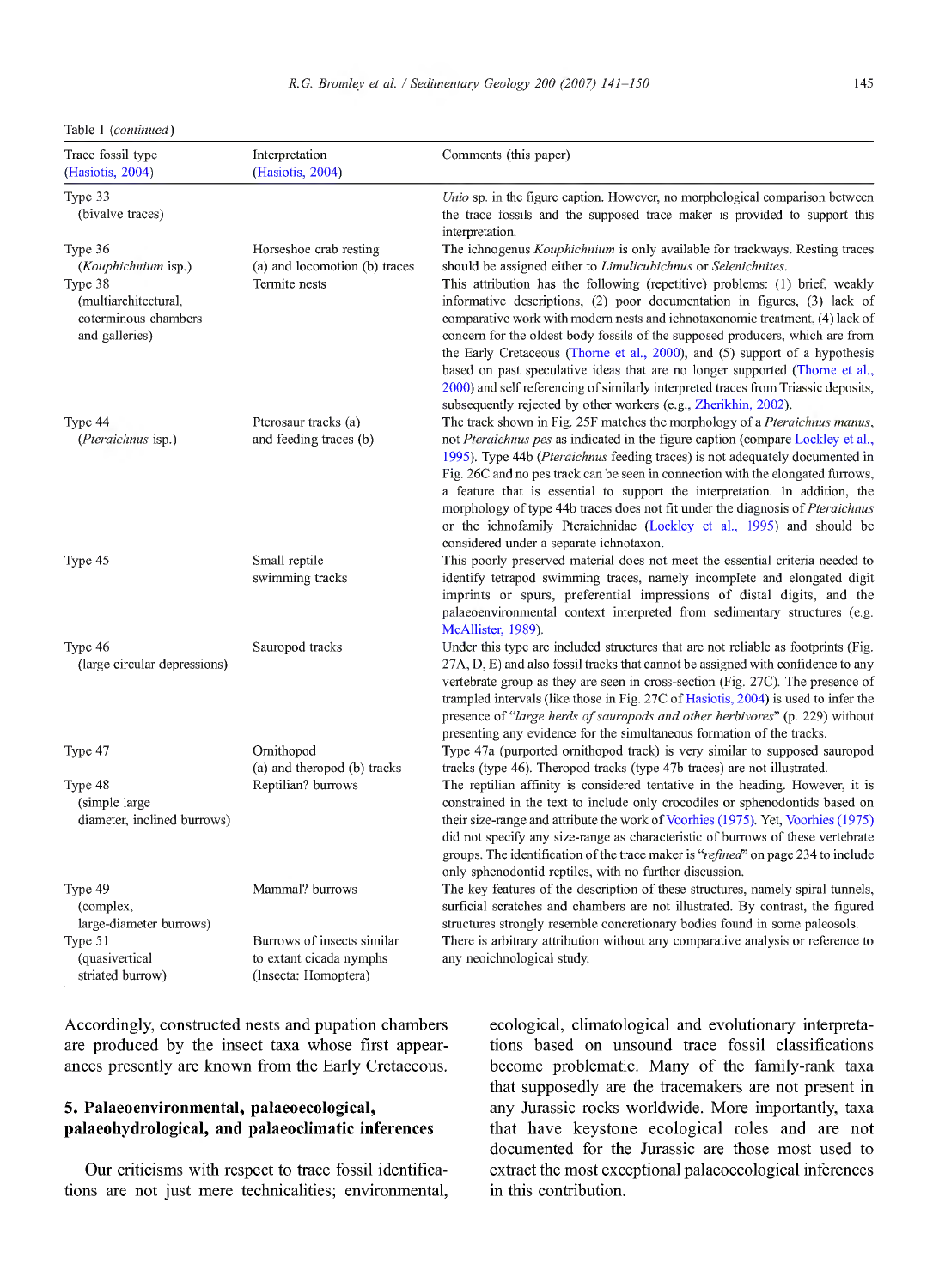Hasiotis (2004, pp. 238, 243-246) presents inferences that greatly exceed the data. Such inferences are scattered throughout the discussion and conclusions. Sedimentological and ichnological evidence indicating a marine transgression within the Morrison Formation is controversial. It should be noted that our point here is methodological. It may well be that subsequent research will document the presence of marine deposits in the contested section, but the evidence provided here is insufficient and in many cases irrelevant. As discussed above, the identification of marine ichnotaxa in the Tidwell Member is questionable. This issue is further complicated because no attempt is made to discuss the ichnology of these deposits within the framework of the present knowledge of brackish-water, estuarine ichnofaunas (e.g. Wightman et al., 1987; Pemberton and Wightman, 1992; MacEachem and Pemberton, 1994; Mángano and Buatois, 2004).

# **6. Status of the ichnofacies model and ichnology of palaeosols**

Hasiotis' (2004) recent analysis seems to suggest the impossibility ofrecognizing archetypal continental ichnofacies and questions the validity of the ichnofacies concept itself. We agree that the ichnofacies model has several limitations and this problem has been known for some time. Nevertheless, ichnofacies are utilitarian and widely applied (e.g. Pemberton et al., 2001). Unfortunately, Hasiotis' analysis confuses ichnocoenoses with Seilacherian ichnofacies, which are quite different concepts, applicable to different scales of analysis (see Bromley, 1990, 1996; Genise et al., 2000; Pemberton et al., 2001). Seilacherian ichnofacies may appear as *"broad and ambiguous"* (p. 238) if the analyzed scale is that of ichnocoenoses. Comparisons between ichnofacies and ichnocoenoses are not properly addressed, switching from one scale of analysis to the other while ignoring the different hierarchies and empirical content and theoretical context involved in these concepts. Also of relevance, Hasiotis (2004) seems to have missed the point that the ichnofacies model is based upon recurring ichnocoenoses and trace fossil associations. To make things more complicated, the supposed ichnocoenoses are not defined in his paper because of the lack of documentation of cross-cutting relationships or evidence supporting observations that trace fossils in the assemblages were coeval. When ichnotaxonomy is ignored and attributions to ichnotaxa or to possible tracemakers are flawed, it is very difficult or almost impossible to recognize ichnofacies. This is the first

fundamental problem for applying the ichnofacies model to the Morrison Formation.

Hasiotis (2004, p. 246) suggested that other ichnologists have confused palaeosols with deposits. This is not the case. To quote just one example. Genise et al. (2000, p. 59), when proposing the *Coprinisphaera* ichnofacies, pointed out clearly: *"In brief, the* Coprinisphaera *ichnofacies is an archetypal association having enough temporal and spatial recurrence to be used reliably as a paleoecological indicator of terrestrial herbaceous communities occurring in paleosols developed in alluvial plains, desiccated floodplains, crevasse splays, levees, abandoned point bars, and vegetated eolian deposits.These herbaceous communities range from dry and cold to humid and warm climates and it is possible to obtain additional paleoclimatologic precision by considering the relative abundance of the different traces within eachparticular assemblage ".* **In** the same section and page Genise et al. stated that *"Soils have little time to mature, and thus have biologic and pedogenic characteristics typical ofentisols or inceptisols (relatively immature soils)".* However, biological activity within soils, as expressed among ichnofabrics in palaeosols, is independent of the degree of maturation; in fact, some palaeoentisols and palaeoinceptisols exhibit a high bioturbation index (Genise et al., 2004).

On page 247, it is stated: *"Currently, only the* Scoyenia *ichnofacies (Seilacher, 1967) is accepted as a valid archetypal assemblage of continental environments; yet, it is broadly defined and poorly constrained".* Such a statement would have been appropriate in a paper written in the early eighties. Although the *Scoyenia* ichnofacies is occasionally misused in sedimentological papers in such a broad sense, this is not the current consensus view among ichnologists. Since the seminal work by Frey et al. (1984), ichnologists have a more precise definition of the *Scoyenia* ichnofacies that restricts its use to within the continental environment, and specifically to lowenergy environments periodically exposed to air or periodically inundated and intermediate between aquatic and nonaquatic settings (see also Frey and Pemberton, 1984, 1987). Curiously, the doctoral dissertation of Hasiotis (1997), quoted by him several times in the paper, is titled "Redefining continental ichnology and the *Scoyenia* ichnofacies".

In contrast to Hasiotis' (2004) view, the more recently proposed *Mermia, Coprinisphaera* and *Termitichnus* ichnofacies are rapidly gaining acceptance and have been recognized in various ichnological studies of continental successions (Metz, 1996, 2000; Uchman and Alvaro, 2000; De, 2002; Melchor et al, 2003; Mikulás,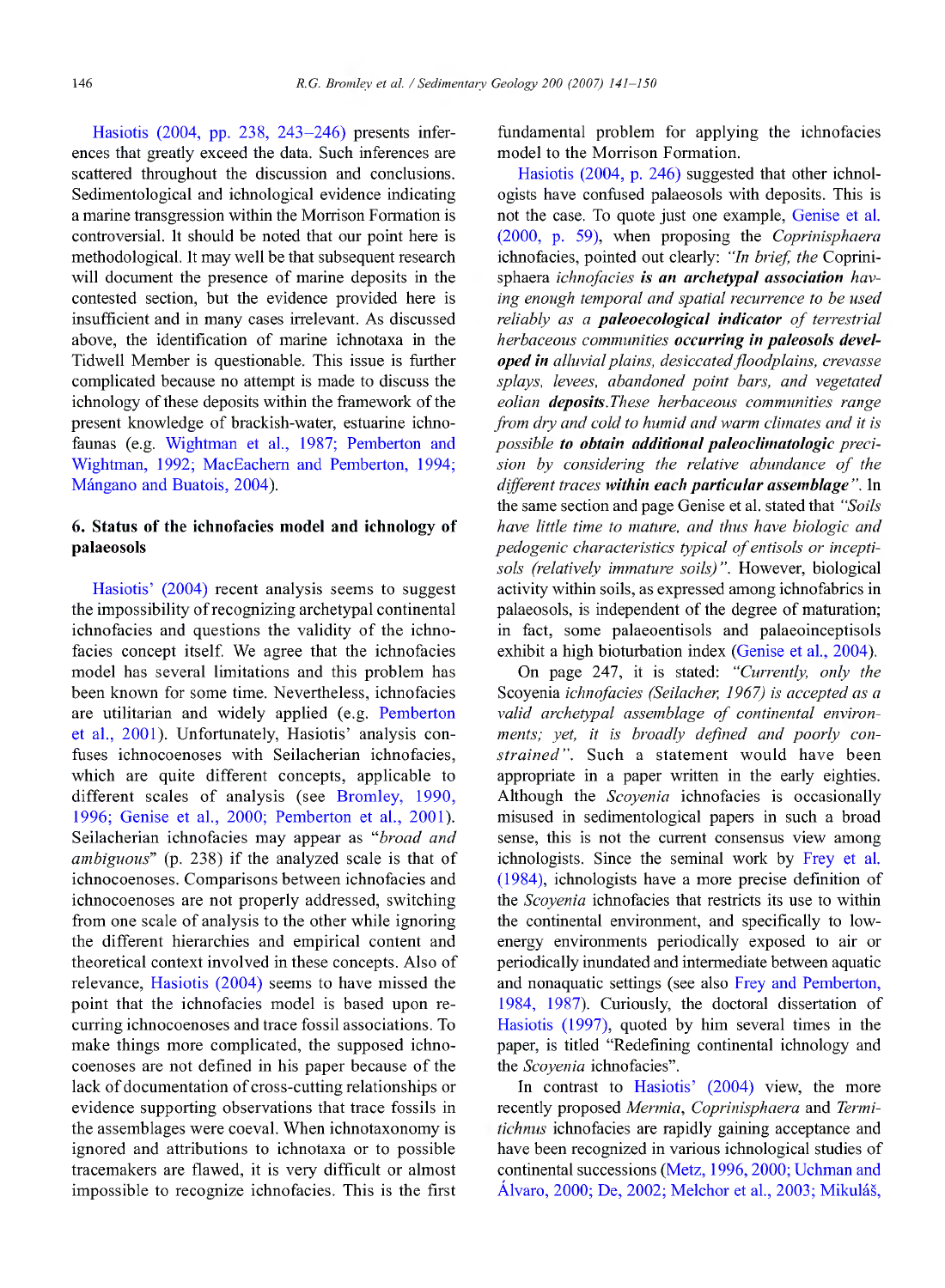2003; Melchor, 2004; Ebnother and Elliott, 2004). In addition, these facies have been incorporated in palaeoecology textbooks (Brenchley and Harper, 1998), palaeopedology textbooks (Retallack, 2001) and major trace fossil contributions (Pemberton et al., 2001). The reader is referred to the recent review by McIlroy (2004) for a balanced treatment of the topic.

On page 242, Hasiotis notes that: *"Morrison trace fossils in supralittoral and sublittoral lacustrine* settings do not fit the definition of the Mermia *ichnofacies.... Many of the Morrison traces reflect relatively firm substrates and shallow water with intermittent subaerial exposure".* If this quote describes the associated depositional conditions, it is hardly surprising that the *Mermia* ichnofacies is not present because this ichnofacies characterizes permanent subaqueous conditions. Nevertheless, Hasiotis also notes that deeper water environments **similarly** lack the diversity expected and that only *Planolites* and simple U-shaped burrows are present. However, Buatois and Mángano (1998) noted that several factors **may inhibit** development of the *Mermia* ichnofacies. One of these factors is oxygen-depleted conditions. Interestingly, earlier in his paper (p. 225), Hasiotis attributes the presence of lowdiversity Planolites-dominated assemblages in lacustrine deposits to poor oxygénation. Using this evidence to argue against the *Mermia* ichnofacies is akin to finding a totally bioturbated marine pelagic deposit and claiming that the *Nereites* ichnofacies is not a valid concept. Hasiotis finishes his analysis by stating that: *"Other lacustrine units examined in Mesozoic and Cenozoic outcrops in the Rocky Mountain region (e.g., Moussa, 1970; Hasiotis et al., in review; Hasiotis, unpublished data) do not show the ichnodiversity and behavioral variability described in purported lacustrine deposits in Carboniferous and Permian strata where the* Mermia *ichnofacies was defined* (Buatois and Mángano, 1995; Buatois et al., 1998)". Definition of the *Mermia* ichnofacies was not based only on Carboniferous and Permian strata. Buatois and Mángano (1995) summarized occurrences of the *Mermia* ichnofacies from the Carboniferous to the Pleistocene and Buatois et al. (1998) discussed the temporal and spatial distribution of continental ichnofaunas and addressed the problem of how the *Mermia* ichnofacies evolved with geological time. Interestingly, after its original definition, the *Mermia* ichnofacies has been identified in a significant number of Mesozoic (Metz, 1996, 2000; Melchor, 2004) and Cenozoic (Uchman and Alvaro, 2000; Uchman et al., 2004; Ebnother and Elliott, 2004) units. The incorrect notion that the *Mermia* ichnofacies is exclusively Palaeozoic already

has been suggested by Hasiotis (2002). Incidentally, one of the supposed examples of Palaeozoic occurrences of the *Mermia* ichnofacies quoted by Hasiotis (2002, p. 30) is a paper by Buatois et al. (1996) that documented a *Jurassic* lacustrine ichnofauna from China.

Genise et al. (2000) have already cautioned about the incompleteness of the ichnofacies model for continental environments because of the lack of information about recurrent associations, and also pointing out that the Morrison was the only known Jurassic terrestrial trace fossil assemblage. The fact that these ichnofacies are based on ichnotaxa attributed to insect nests probably will restrict its presence to Cretaceous and younger rocks, which will not be a problem if the model proves to be useful for post-Cretaceous rocks and because similar palaeoenvironments would be probably recognized by other sets of trace fossils in older rocks. In marine ichnofacies, dominant ichnogenera are also replaced through geological time, with the appearance of new taxa of producers (Buatois et al., 2002).

Regarding vertebrate trace fossils and vertebrate ichnofacies, Hasiotis (2004) disputes in different passages of the paper (pp. 182, 229, 231) the utility of vertebrates in general and vertebrate traces in particular as palaeoecological and palaeoenvironmental indicators. The only argument presented in the paper is the apparent lack of preferred palaeoenvironmental occurrence of the vertebrate tracks and trackways described by Hasiotis (2004), which are poorly preserved, of uncertain assignment and, in many cases, even dubious as vertebrate trace fossils. In contrast, no mention is made by Hasiotis (2004) of the rich Morrison vertebrate ichnofauna reported previously (e.g. Lockley et al., 1986; Barnes and Lockley, 1994; Lockley and Hunt, 1995; Foster and Lockley, 1995).

## **7. Concluding remarks**

Analyses and discussions that attribute trace fossils to insects or other arthropods should be carried out very carefully if the nascent field of continental palaeoichnology is to gain credibility and receive acceptance and recognition as a complementary discipline to invertebrate palaeontology and palaeoentomology. This is particularly relevant when attributions to putative tracemakers attempt to challenge previous empirical knowledge of their evolutionary history and that of their interacting organisms. In an open forum, one may or may not agree with the interpretation of the evidence provided. However, each contribution should contain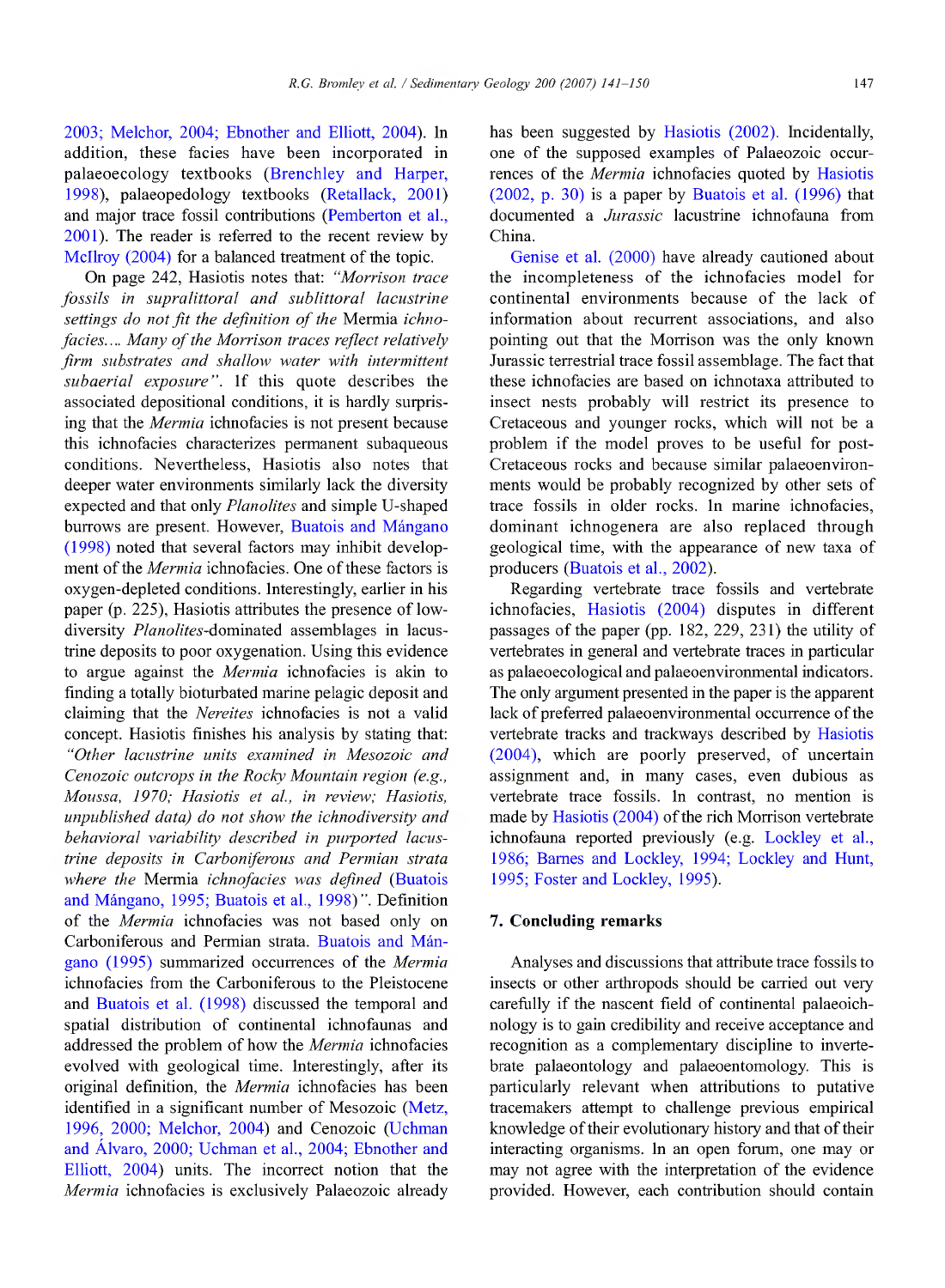fundamental data and interpretations that can be objectively evaluated and discussed by colleagues.

Without sound ichnotaxonomy and analyses of affinities of trace fossils, it is not possible to arrive at sound climatic, biological, hydrological, ecological or palaeoenvironmental conclusions of the fossil record. We suggest in this discussion that critical scrutiny of the ichnofossils is essential, and when done, a different view of continental ichnology emerges and that the available evidence does not support Hasiotis' methodology and conclusions.

#### **References**

- Alpert, S.P., 1974. Systematic review of the genus *Skolithos.* J. Paleontol. 48, 661-669.
- Bändel, K., 1967. Trace fossils from two Upper Pennsylvanian sandstones in Kansas. Univ. Kans. Paleontol. Contrib. 18, 1-13.
- Barnes, F.A., Lockley, M.G., 1994. Trackway evidence for social sauropods from the Morrison Formation, eastem Utah (USA). In; Lockley, M.G., dos Santos, V.F., Meyer, CA., Hunt, A.R (Eds.), Aspects of Sauropod Paleobiology. Gaia, vol. 10, pp. 37-41.
- Bosc, M.L., 1805. Note sur un fossil remarquable de la montagne de Saint-Gerand-le-Puy entre Moulins et Roanne, Département de l'Allier, appele l'Indusie tubuleuse. J. Mines 17 (13), 397-400.
- Brenchley, P.J., Harper, D.A.T., 1998. Palaeoecology: Ecosystems, Environments and Evolution. Chapman and Hall, London. 402 pp.
- Bromley, R.G., 1990. Trace Fossils Biology and Taphonomy. Unwin Hyman, London. 280 pp.
- Bromley, R.G., 1996. Trace Fossils Biology, Taphonomy and Applications. Chapman and Hall, London. 361 pp.
- Bromley, R.G., Asgaard, U., 1975. Sediment structures produced by a spatangoid echinoid: a problem of preservation. Bull. Geol. Soc. Den. 24, 261-281.
- Bromley, R.G., Asgaard, U., 1979. Triassic freshwater ichnocoenoses from Carlsberg Fjord, East Greenland. Palaeogeogr. Palaeoclimatol. Palaeoecol. 28, 39-80.
- Buatois, L.A., Mángano, M.G., 1995. The paleoenvironmental and paleoecological significance of the lacustrine *Mermia* ichnofacies; an archetypical subaqueous nonmarine trace fossil assemblage.  $1chnos 4, 151-161$ .
- Buatois, L.A., Mángano, M.G., 1998. Trace fossil analysis of lacustrine facies and basins. Palaeogeogr Palaeoclimatol. Palaeoecol. 140, 367-382.
- Buatois, L.A., Mángano, M.G., 2004. Animal-substrate interactions in freshwater environments: applications of ichnology in facies and sequence stratigraphic analysis of fluvio-lacustrine successions. In: Mcllroy, D.M. (Ed.), The Application of Ichnology to Palaeoenvironmental and Stratigraphie Analysis. Geol. Soc, London, Spec. **Publ,** vol. 228, pp. 311-333.
- Buatois, L.A., Mángano, M.G., Wu, X., Zhang, G., 1996. Trace fossils from Jurassic lacustrine turbidites of the Anyao Formation (central China) and their environmental and evolutionary significance. Ichnos 4, 287-303.
- Buatois, L.A., Mángano, M.G., Genise, J.F., Taylor, T.N., 1998. The ichnologic record of the continental invertebrate invasion: evolutionary trends in environmental expansion, ecospace, utilization, and behavioral complexity. Palaios 13, 217-240.
- Buatois, L.A., Mángano, M.G., Aceñolaza, E.G., 2002. Trazas Fósiles. Edición Especial MEE, vol. 2. Museo Paleontológico Egidio Feruglio, Trelew. 382 pp.
- De, C, 2002. Continental mayfly burrows within relict-ground in inter-tidal beach profile of Bay of Bengal coast: a new ichnological evidence of Holocene marine transgression. Curr. Sei. 83, 64-67.
- Ebnother, D.D., Elliott, W.S., 2004. Trace fossils in thin-bedded volcaniclastic siltstones and sandstones of the Oligocène to Miocene Roxy Formation, Jackson County, Oregon. Ann. Mtg. Geol. Soc. Amer., Abstracts with Programs 60.
- Ekdale, A.A., Bromley, R.G., 2001. A day and a night in the life of a cleft-foot clam: *Protovirgularia-Lockeia-Lophoctenium.* Lethaia 34, 119-124.
- Ekdale, A.A., Bromley, R.G., Pemberton, S.G., 1984. Ichnology -Trace Fossils in Sedimentology and Stratigraphy. S.E.P.M. Short Course, vol. 15. 317 pp.
- Engel, M.S., 2000. A new interpretation of the oldest fossil bee (Hymenoptera: Apidae). Am. Mus. Novit. 3296, 1-11.
- Engel, M.S., 2001. A monograph of the Baltic bees and evolution of the Apoidea (Hymenoptera). Bull. Am. Mus. Nat. Hist. 259, 1-192.
- Foster, J.P., Lockley, M.G., 1995. Tridactyl dinosaur footprints from the Morrison Formation (Upper Jurassic) of northeast Wyoming. Ichnos 4, 35-41.
- Fraser, N.C., Grimaldi, D.A., 2003. Late Triassic continental faunal change: new perspectives on Triassic insect diversity as revealed by a locality in the Danville Basin, Virginia, Newark Supergroup. In: Letomeau, PM., Olsen, P.O. (Eds.), The Great Rift Valleys of Pangaea in Eastem North America. Columbia University Press, New York, pp. 192-205.
- Frey, R.W., Pemberton, S.G., 1984. Trace fossil facies models. In: Walker, R.G. (Ed.), Facies Models. Geosci. Canada, Reprint Ser., vol. 1, pp. 189-207.
- Frey, R.W., Pemberton, S.G., 1987. The *Psilonichnus* ichnocoenose, and its relationship to adjacent marine and nonmarine ichnocoenoses along the Georgia coast. Bull. Can. Pet. Geol. 35, 333-357.
- Frey, R.W., Pemberton, S.G., Fagerstrom, J.A., 1984. Morphological, ethological, and environmental significance of the ichnogenera *Scoyenia and Ancorichnus.* J. Paleontol. 58, 511-528.
- Gall, J.-C., 1996. Triassic insects of Western Europe. Paleontol. Lomb. (N.S.) 5, 3-4.
- Genise, J.F., 2000. The ichnofamily Celliformidae for *Celliforma* and allied ichnogenera. Ichnos 7, 267-284.
- Genise, J.F., 2004. Ichnotaxonomy and ichnostratigraphy of chambered trace fossils in palaeosols attributed to coleopterans, termites and ants. Spec. Publ. - Geol. Soc. Lond. 228, 419-453.
- Genise, J.F., Bown, T.M., 1994. New Miocene scarabeid and hymenopterous nests and early Miocene (Santacrucian) paleoenvironments, Patagonian Argentina. Ichnos 3, 107-117.
- Genise, J.F., Cladera, G., 2004. *Chuhutolithes gaimanensis* and other wasp ichnofossils: breaking through the taphonomic barrier J. Kans. Entomol. Soc. 77, 626-638.
- Genise, J.F., Mángano, M.G., Buatois, L.A., Laza, J.H., Verde, M., 2000. Insect ttace fossil associations in paleosols: the *Coprinisphaera* ichnofacies. Palaios 15, 49-64.
- Genise, J.F., Bellosi, E.S., González, M.A., 2004. An approach to the description and interpretation of ichnofabrics in palaeosols. Geol. Soc. Lond., Spec. Publ. 228, 355-382.
- Grimaldi, D., 1999. The co-radiations of pollinating insects and angiosperms in the Cretaceous. Ann. Mo. Bot. Gard. 86, 373-406.
- Grimaldi, D., Engel, M., 2005. Evolution of the Insects. Cambridge University Press, New York. 755 pp.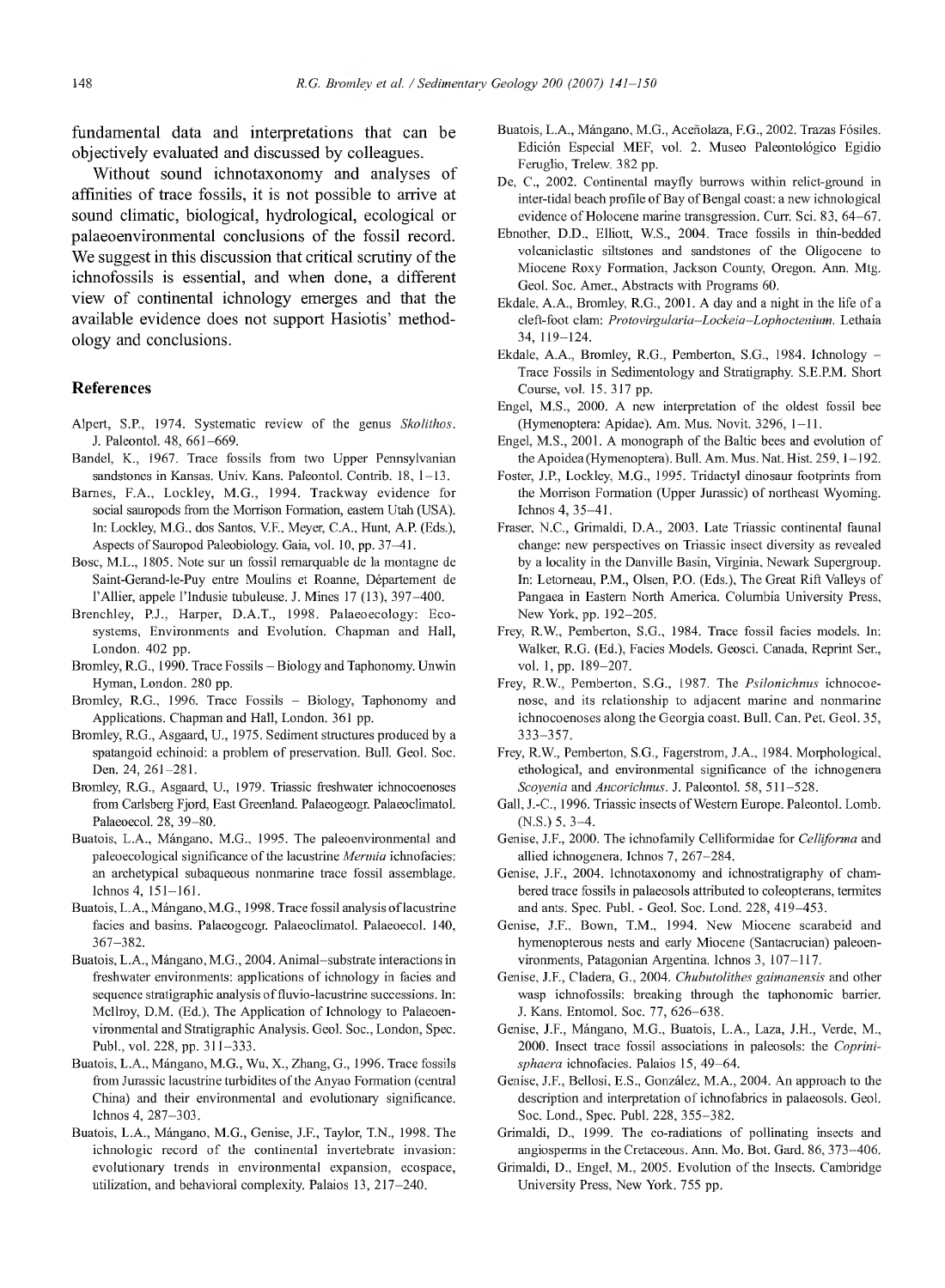- Häntzschel, W., 1975. Trace fossils and problemática, Treatise on Invertebrate Paleontology, 2nd Ed. Geol. Soc. Amen Kansas Univ. Press, pp. 1-269. Part W (Supplement 1).
- Hasiotis, S.T., 1997. Redefining continental ichnology and the *Scoyenia* ichnofacies. Unpublished PhD Thesis, University of Colorado, USA.
- Hasiotis, S.T., 2000. The invertebrate invasion and evolution of Mesozoic soil ecosystems: the ichnofossil record of ecological innovations. In: Gastaldo, R.A., DiMichele, W.A. (Eds.), Phanerozoic Terrestrial Ecosystems. Paleont. Soc. Papers, vol. 6, pp. 141-169.
- Hasiotis, S.T., 2002. Continental trace fossils. S.E.P.M. Short Course Notes, vol. 51. 132 pp.
- Hasiotis, S.T., 2004. Reconnaissance of Upper Jurassic Morrison Formation ichnofossils. Rocky Mountain Region, USA: paleoenvironmental, stratigraphie, and paleoclimatic significance of terrestrial and freshwater ichnocoenoses. Sediment. Geol. 167, 177-268.
- Iwata, K., 1976. Evolution of Instinct. Comparative Ethology of Hymenoptera. Amerind Publishing, New Delhi. 535 pp.
- Jarzembowski, E.A., 2003. Palaeoentomology: towards the big picture. Acta Zool. Cracov. 46, 25-36.
- Keighley, D.G., Pickerill, R.K., 1994. The ichnogenus Beaconites and its distinction from *Ancorichnus* and *Taenidium.* Palaeontology 37, 305-337.
- Krell, F., 2000. The fossil record of Scarabaeoidea of the Mesozoic and Tertiary (Coleóptera: Polyphaga). Invertebr. Taxon 14, 871-905.
- Labandeira, C.C., 1998. The role of insects in the Late Jurassic to middle Cretaceous ecosystems. In: Lucas, S.G., Kirkland, J.I., Estep, J.W. (Eds.), Lower and Middle Cretaceous Terrestrial Ecosystems. New Mexico Mus. Nat. Hist. Sei. Bull., vol. 14, pp. 105-124.
- Lockley, M.G., Hunt, A.P., 1995. Dinosaur Tracks and Other Fossil Footprints of the Western United States. Columbia University Press, New York. 338 pp.
- Lockley, M.G., Houck, K., Prince, N.K., 1986. North America's largest dinosaur tracksite: implications for Morrison Formation paleoecology. Geol. Soc. Amer. Bull. 57, 1163-1176.
- Lockley, M.G., Logue, T.J., Moratalla, J.J., Hunt, A.P, Schultz, R.J., Robinson, J.W., 1995. The fossil trackway *Pteraichnus* is pterosaurian, not crocodilian: implications for the global distribution of pterosaur tracks. Ichnos 4, 7-20.
- MacEachem, J.A., Pemberton, S.G., 1994. Ichnological aspects of incised valley fill systems from the Viking Formation of the Western Canada Sedimentary Basin, Alberta, Canada. In: Boyd, R., Zaitlin, B.A., Dalrymple, R. (Eds.), Incised Valley Systems - Origin and Sedimentary Sequences. S.E.P.M. Spec. Pubis., vol. 51, pp. 129-157.
- Mángano, M.G., Buatois, L.A., 2004. Ichnology of Carboniferous tide-influenced environments and tidal flat variability in the North American Midcontinent. In: Mcllroy, D. (Ed.), The Application of Ichnology to Palaeoenvironmental and Stratigraphie Analysis. Geol. Soc. London, Spec. Pubis., vol. 228, pp. 157-178.
- Mángano, M.G., Buatois, L.A., West, R.R., Maples, C.G., 1998. Contrasting behavioral and feeding sfrategies recorded by tidal-flat bivalve ttace fossils from the Upper Carboniferous of eastern Kansas. Palaios 13, 335-351.
- Mángano, M.G., Buatois, L.A., West, R.R., Maples, C.G., 2002. Ichnology of an equatorial tidal flat: the Stull Shale Member at Waverly, eastern Kansas. Bull. Kans. Geol. Surv. 245. 130 pp.
- Martins-Neto, R.G., Gallego, O.F., Melchor, R.N., 2003. The Triassic insect fauna from South America (Argentina, Brazil, Chile): a

checklist (except Blattoptera and Coleóptera) and descriptions of new taxa. In: Krzeminskaya, E., Krzeminski, W. (Eds.), Proceedings of the Second International Congress on Paleoentomology (Kraków, Poland). Acta Zool. Cracoviensia, vol. 46, pp. 229-256 (Supplement).

- McAllister, J.A., 1989. Dakota Formation tracks from Kansas: implications for the recognition of tetrapod subaqueous traces. In: Gillete, D.D., Lockley, M.G. (Eds.), Dinosaur Tracks and Traces. Cambridge University Press, New York, pp. 343-348.
- Mcllroy, D., 2004. Some ichnological concepts, methodologies, applications and frontiers. In: Mcllroy, D. (Ed.), The Application of Ichnology to Palaeoenvironmental and Sfratigraphic Analysis. Geol. Soc. London, Spec. Pubis., vol. 228, pp. 3-27.
- McKevan, D.K., 1962. Soil Animals. Witherby, London. 244 pp.
- Melchor, R.N., 2004. Trace fossil distribution in lacustrine deltas: examples from the Triassic rift lakes of the Ischigualasto-Villa Union Basin, Argentina. In: Mcllroy, D. (Ed.), The Application of Ichnology to Palaeoenvironmental and Stratigraphie Analysis. Geol. Soc. London, Spec. Pubis., vol. 228, pp. 335-354.
- Melchor, R.N., Bellosi, E., Genise, J.F., 2003. Invertebrate and vertebrate trace fossils from a lacusfrine delta: the Los Rastros Formation, Ischigualasto Provincial Park, San Juan, Argentina. In: Buatois, L.A., Mángano, M.G. (Eds.), Icnologia: Hacia una Convergencia entre Geología y Biología. Asoc. Paleontol. Argentina, Publ. Espec, vol. 9, pp. 17-33.
- Metz, R., 1996. Newark Basin ichnology: the Late Triassic Perkasie Member of the Passaic Formation, Sanatoga, Pennsylvania. Northeast. Geol. Environ. Sei. 18, 118-129.
- Metz, R., 2000. Triassic trace fossils from lacustrine shoreline deposits of the Passaic Formation, Douglassville, Pennsylvania. Ichnos 7, 253-266.
- Michener, CD., 1974. The Social Behavior of Bees. Belknap Press, Harvard University, Cambridge, Massachusetts. 404 pp.
- Mikulás, R., 2003. The *Mermia* ichnofacies across the fossilization barrier: a comparison of the Permian Krkonose Piedmont Basin (Czech Repubhc) and modem flood sediments at Prague. VII Intemational Ichnofabric Workshop, Basel, Abstracts, pp. 44-45.
- Nalepa, CA., Bandi, C, 2000. Characterizing the ancestors: paedomorphosis and termite evolution. In: Abe, T., Bigneil, D.E., Higashi, M. (Eds.), Termites: Evolution, Sociality, Symbioses, Ecology. Kluwer Academic, Dordrecht, pp. 53-75.
- Nel, A., Perrault, G., Perrichot, V, Neraudeau, D., 2004. The oldest ant in the Lower Cretaceous amber of Charente-Maritimes (SW France) (Insecta: Hymenoptera: Formicidae). Geol. Acta 2,  $23 - 29$ .
- Novokshonov, V.G., 1992. Caddis flies of the genus *Kamopanorpa* (Trichoptera, Microptysmatidae) from the Kungurian of Chekarda (Perm District). Paleontol. J. 26, 136-141.
- Pemberton, S.G., Wightman, D.M., 1992. Ichnological characteristics of brackish water deposits. In: Pemberton, S.G. (Ed.), Applications of Ichnology to Petroleum Exploration. S.E.P.M. Core Workshops, vol. 17, pp. 141-167.
- Pemberton, S.G., Spila, M., Pulham, A.J., Saunders, T., MacEachem, J.A., Robbins, D., Sinclair, I.K., 2001. Ichnology and Sedimentology of Shallow to Marginal Marine Systems. Ben Nevis and Avalon Reservoirs, Jeanne d'Arc Basin. Geol. Assoc. Canada, Short Course Notes, vol. 15. 343 pp.
- Pickerill, R.K., 1994. Nomenclature and taxonomy of invertebrate trace fossils. In: Donovan, S.K. (Ed.), The Palaeobiology of Trace Fossils. Wiley and Sons, Chichester, pp. 3-42.
- Rasnitsyn, A.P., 1975. Hymenoptera Apocrita of the Mesozoic. Trudy Paleontol. Inst. 147, 1-132.